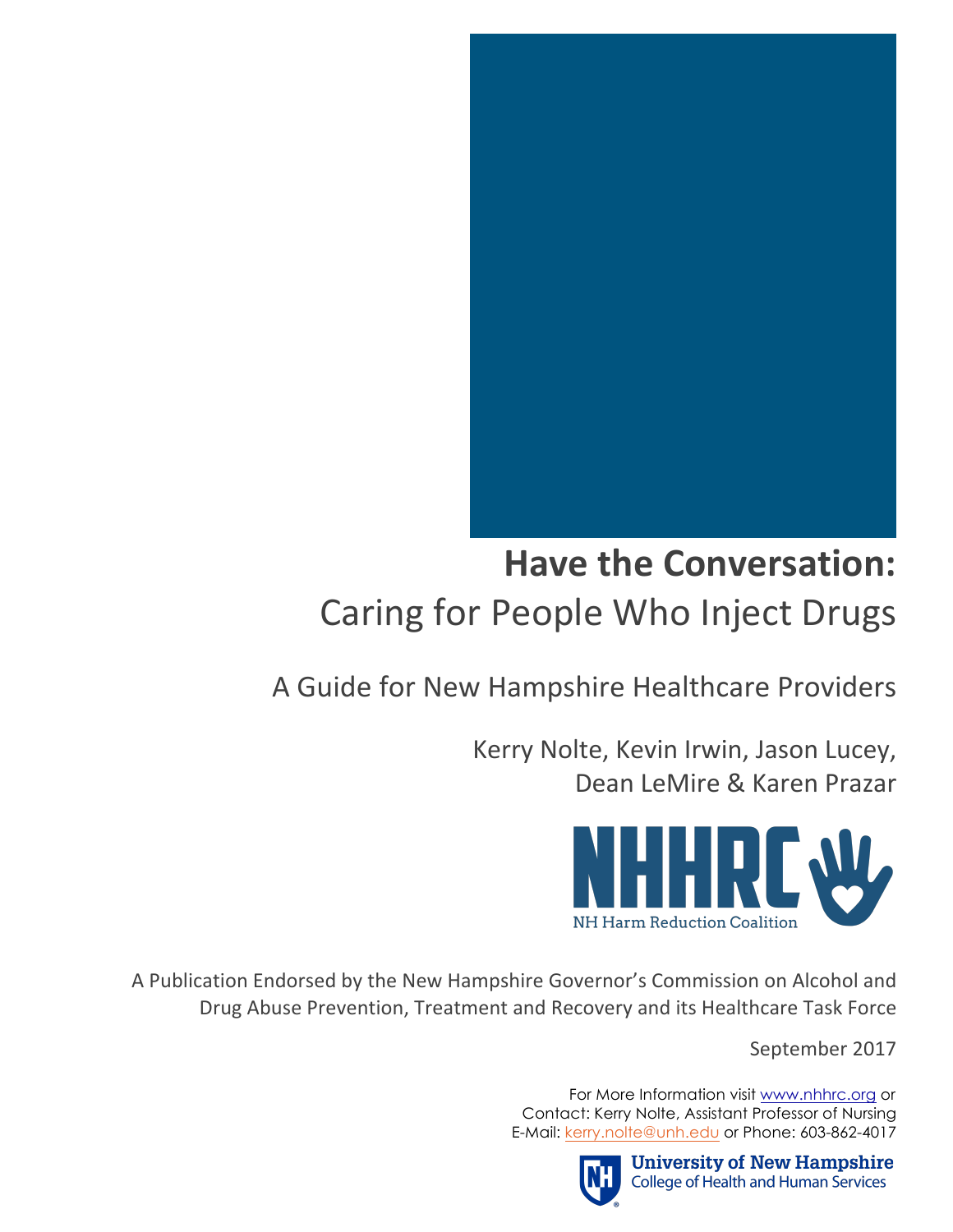## **Background**

#### **People who inject drugs (PWID) engage with every area of the healthcare system.**

• Each connection with a client presents an opportunity to promote health and set goals to reduce risk, whether in primary care, emergency services, or obstetrics.

#### **PWID are interested and capable of making changes to improve their health and safety**.

- The aim is to provide a client with information, tools, and support to attain their self-defined goals.
- Conversations about health promotion or safe drug use do not condone drug use but demonstrate compassionate pragmatism.

#### **Meaningful therapeutic relationships with PWID are possible and important to care.**

- Each PWID has a unique and complex pathway to substance use and misuse. There are many possible contributors to an individual's initiation of substance use (for example curiosity, family norms, stress, trauma, mood disturbance, et al.). Minimizing assumptions and being open to each client's unique experience can promote candid conversation about substance use/misuse.
- Readiness is key to substance use treatment efficacy. Healthcare providers often wrongly assume that every PWID wants to quit. Focusing on recovery as the only goal can alienate PWID.
- The primary goal of a conversation is for the healthcare provider to establish themself as a resource and ensure PWID are comfortable returning for care or additional resources.
- Feeling judged or condemned is a major barrier to disclosing drug use. In healthcare experiences, PWID often experience betrayals of trust, denial of appropriate care, or engagement of security or police that make them wary.

#### **Health care providers can promote candid disclosure and meaningful goal setting.**

- PWID who have good rapport with their care provider are more likely to discuss their drug use, adopt provider recommendations, maintain continuity of care, and seek timely care.<sup>1</sup>
- This resource suggests non-judgmental approaches to foster conversations but may not fit every interaction. Each practitioner should adopt strategies that fit their style of collaboration.

## **Screening and Observation**

#### **Incorporate screening for substance use into every visit or encounter.**

- Screening, Brief Intervention, and Referral to Treatment (SBIRT) is an approach to discuss substance abuse that can be developed to suit each practitioner's style and care setting. 2
- Consider using an SBIRT app or program to guide you as you get started.3

#### **Ask: "How many times in the past year have you used a street drug or used a prescription medication for non-medical reasons?"** Drug-Focused SBIRT Screening

- Ask permission to discuss use. Ex: "Is it okay if we talk more about your use of  $\hspace{1cm}$ ?"
- To differentiate problem use, use a screening tool like the Drug Abuse Screening Tool (DAST).4

#### **Provide a Brief Intervention and Referral to Treatment**

- Incorporate tools to raise awareness, like the readiness ruler, to inform goal setting. o "On a scale of 0-10, with 0 being not at all ready and 10 being very ready, how ready are you to (goal)?" Follow up with "Why not a (lower number)?" to elicit motivation.
- Intervention can include:
	- 1. Raising awareness of an individual's substance use including consequences.
	- 2. Motivate them toward positive behavioral change.<sup>5</sup>
- Referral to substance use disorder treatment for individuals interested in changing behavior.
	- o NH Treatment Locator at nhtreatment.org or call 1-844-711-HELP
	- o If referral or services are declined, discuss when a referral would be considered.
	- o Ask permission to discuss in the future: "While I think quitting is important for your health, I know you need to be ready. Would it be okay if we talk more about your substance use next time?"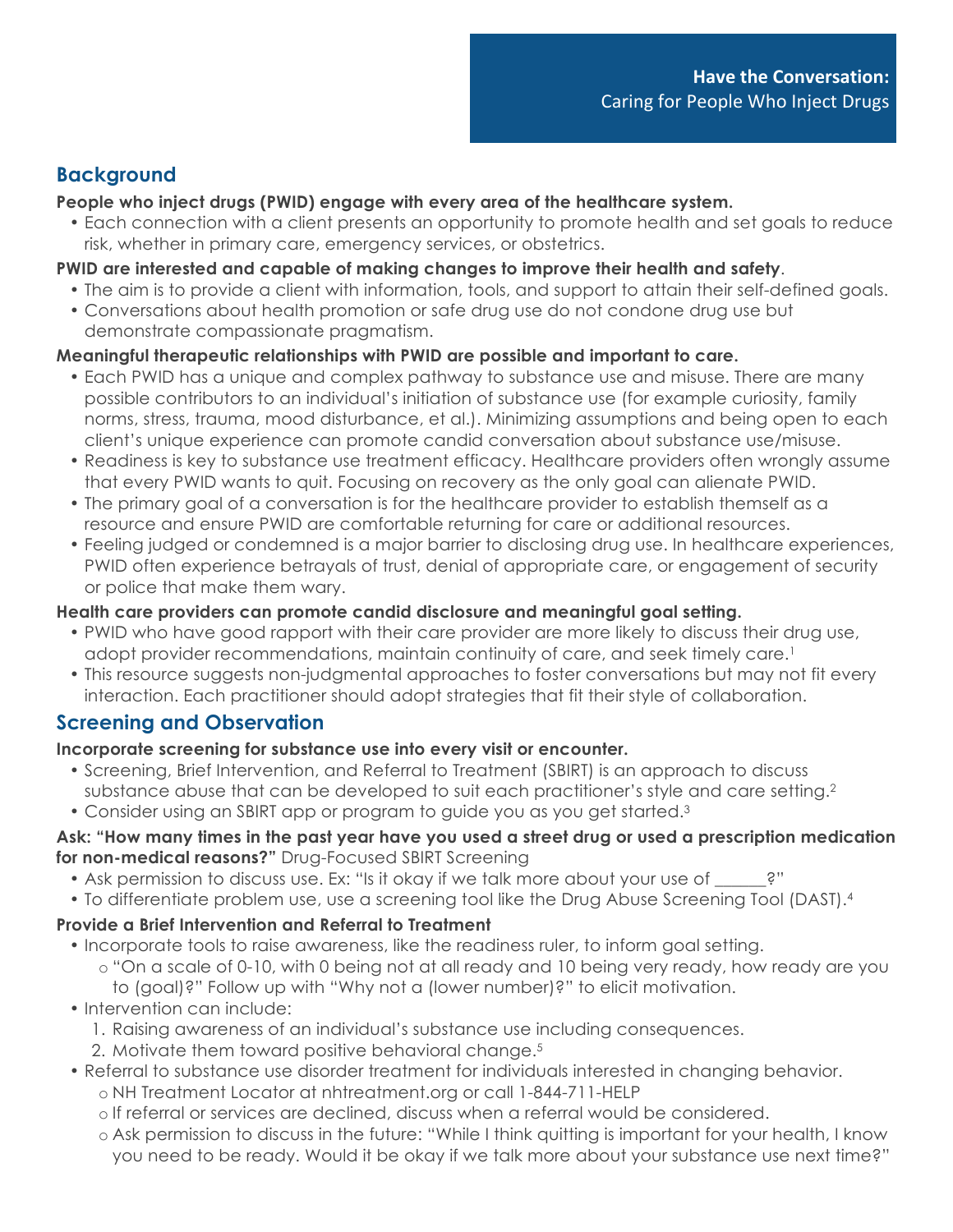#### **Ask: "Have you ever used a drug by injecting it?"**

- In addition to SBIRT and DAST screening, additional discussion with people who inject drugs (PWID) can address the unique health concerns that can accompany injecting.
- Injecting presents additional risks including HIV, Hepatitis C, infections (for example cellulitis, endocarditis, necrotizing fasciitis), and greater risk of overdose.

#### **Ask: "Can you tell me more about this wound because I think we can treat and prevent this?"**

- If physical signs of injecting drugs (like track marks or infections likely related to injecting) are seen on exam, asking questions in a non-judgmental manner can foster honest disclosure.
- Even if signs of drug use are clear to you, be sensitive that admitting to using is likely very stressful. Try to be as accepting and supportive of silence or non-disclosure.

#### **Ask: "Were you using drugs when this injury occurred because we could talk about ways to prevent another injury?"**

• If injuries sustained may be related to use of drugs, address it directly in a supportive manner.

## **Safer Supplies**

#### **Ask: "Are you able to get clean supplies (needles, cookers, cottons)?"**

- Recommend never sharing and always using a new syringe and needle.
	- o NH pharmacists may dispense up to 10 needles/syringes without a prescription, although pharmacy policy varies. Consider identifying local pharmacies that allow syringe purchase.
	- o Connect to a syringe service program. http://harmreduction.org/connect-locally/
	- o If needles have to be shared or reused, HCV can be reduced and HIV eliminated with bleach.<sup>7</sup>
		- 1. Fill the syringe with cold water, shake it, push it out. Repeat until no blood can be seen.
		- 2. Fill the syringe with undiluted bleach and let it sit for 2 minutes ideally (at least 30 seconds).
		- 3. Rinse with new clean water.
- Advise using clean single use supplies (cottons, cookers) and clean water (sterile).
	- o Water, cottons, and cookers are often used to prepare a drug. These can carry Hepatitis C or HIV if in contact with a used syringe. They should be used once and not shared. If reuse is required, disinfect cookers with bleach to reduce risk of infectious disease.8

#### **Safer Use**

#### **Ask: "What steps do you take to keep yourself safe when using?"**

- Advise to not use alone and only with trusted people who can provide care if needed.
- Encourage using caution with all drug supplies and new sources, especially if the source or supply is connected with overdose or problems.
- Recommend avoiding taking all the drug at once and avoiding rushing.
- Starting with a small amount ("test shot") may help prevent overdose as drug cannot be taken back once injected.<sup>6</sup>
- Problem solve together around a safer environment during use and/or opportunities to decrease frequency.

#### **Ask: "Do you have naloxone (Narcan) available in the case of an overdose?"** (if they use opiates)

- Availability in New Hampshire:
	- o Providers can write prescriptions for naloxone for pick up at the pharmacy.
	- o Pharmacists can dispense naloxone without a prescription with established standing orders.
	- o Community health centers offer free naloxone kits to their clients at risk for overdose.
	- o Community trainings available: http://anyoneanytimenh.org/naloxone-in-new-hampshire/
	- o Emphasize calling 911 at the first sign of an overdose to get help on the way.
	- o Good Samaritan laws in NH help protect those that call 911 for an overdose.